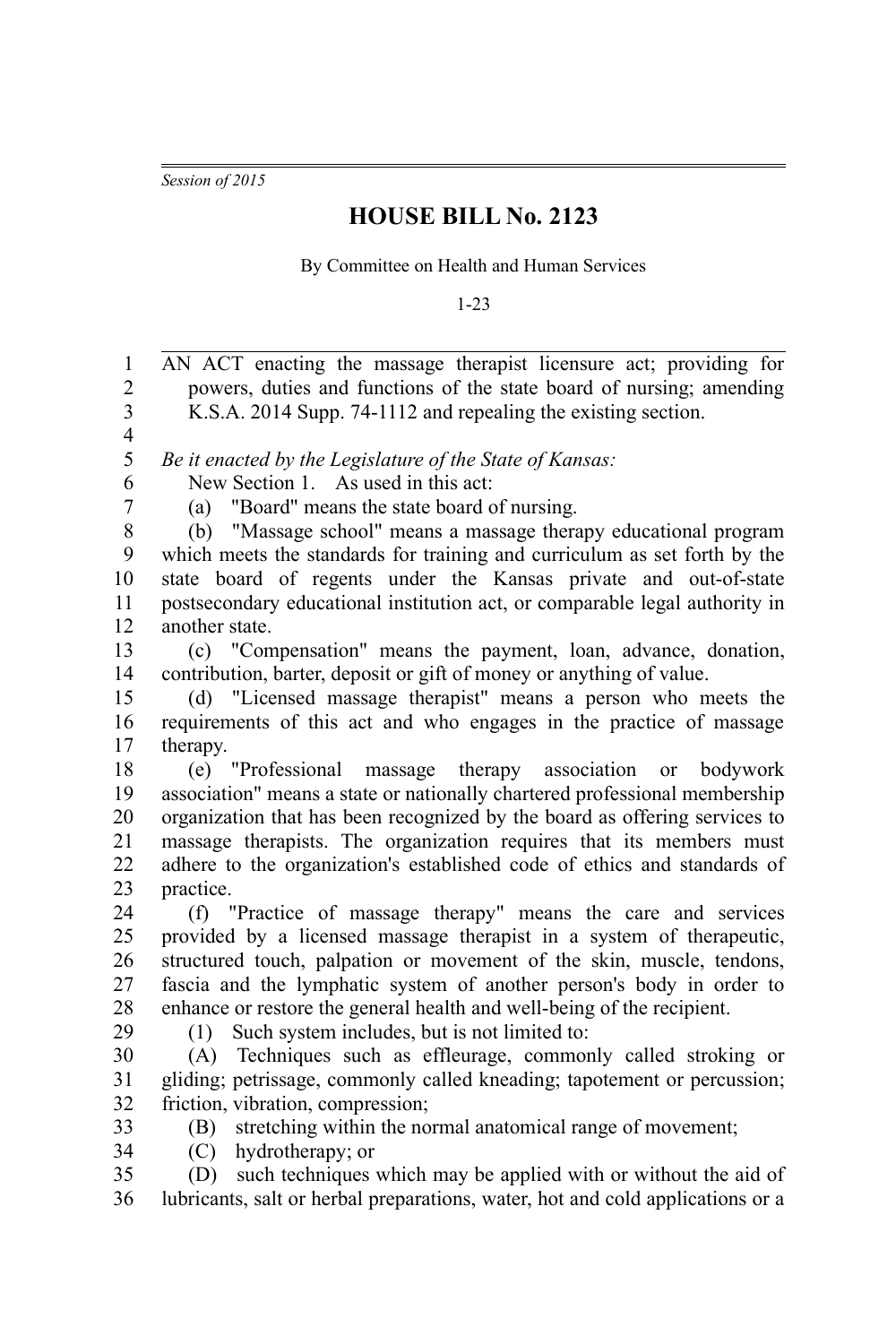3

8 9 10

- massage device that mimics or enhances the actions possible by human hands. 1 2
	- (2) "Massage" or "massage therapy" does not include:
- (A) Medical or nursing diagnosis of injury, illness or disease; 4
- (B) therapeutic exercise; 5
- (C) chiropractic joint adjustment; 6 7
	- (D) physical therapy joint mobilization or manipulation;
	- (E) electrical stimulation or application of ultrasound; or
	- (F) dispensing or issuing prescriptions or pharmaceutical agents.
	- (g) "Massage therapy services" include, but are not limited to:

(1) Development, implementation and modification of a massage therapy treatment plan that addresses client soft tissue manifestations, needs and concerns, including identifying indications, contraindications and precautions of massage therapy within the scope of the act; 11 12 13 14

- (2) obtaining informed consent regarding the risks and benefits of the massage therapy treatment plan and application and modification of the massage therapy treatment plan as needed; 15 16 17
- (3) using effective interpersonal communication in the professional relationship; 18 19
- (4) utilizing an ethical decision-making process that conforms to the ethical standards of the profession, as set forth in this act and in rules and regulations; 20 21 22
- (5) establishing and maintaining a practice environment that provides for the client's health, safety and comfort; or 23 24
- (6) establishing and maintaining client records, professional records and business records in compliance with standards of professional conduct as required by rules and regulations. 25 26 27
- New Sec. 2. (a) Upon application to the board and the payment of the required fees, an applicant for a license as a massage therapist may be licensed as a massage therapist if the applicant meets all the requirements of this act and provides documentation acceptable to the board that the applicant: 28 29 30 31 32
	- (1) Has obtained a high school diploma or equivalent;

(2) is 18 years of age or older;

- 33 34
- 35

(3) has no other disqualifying conduct as defined by the board;

- (4) has successfully completed a course of instruction approved by the board consisting of at least 500 in-classroom hours of supervised instruction, including massage therapy technique and theory, contraindications, ethics, sanitation, hygiene, business training, anatomy, physiology and pathology; and 36 37 38 39 40
- (5) has successfully passed a nationally recognized competency examination in massage that meets acceptable psychometric principles, is statistically validated through a job-task analysis under current standards 41 42 43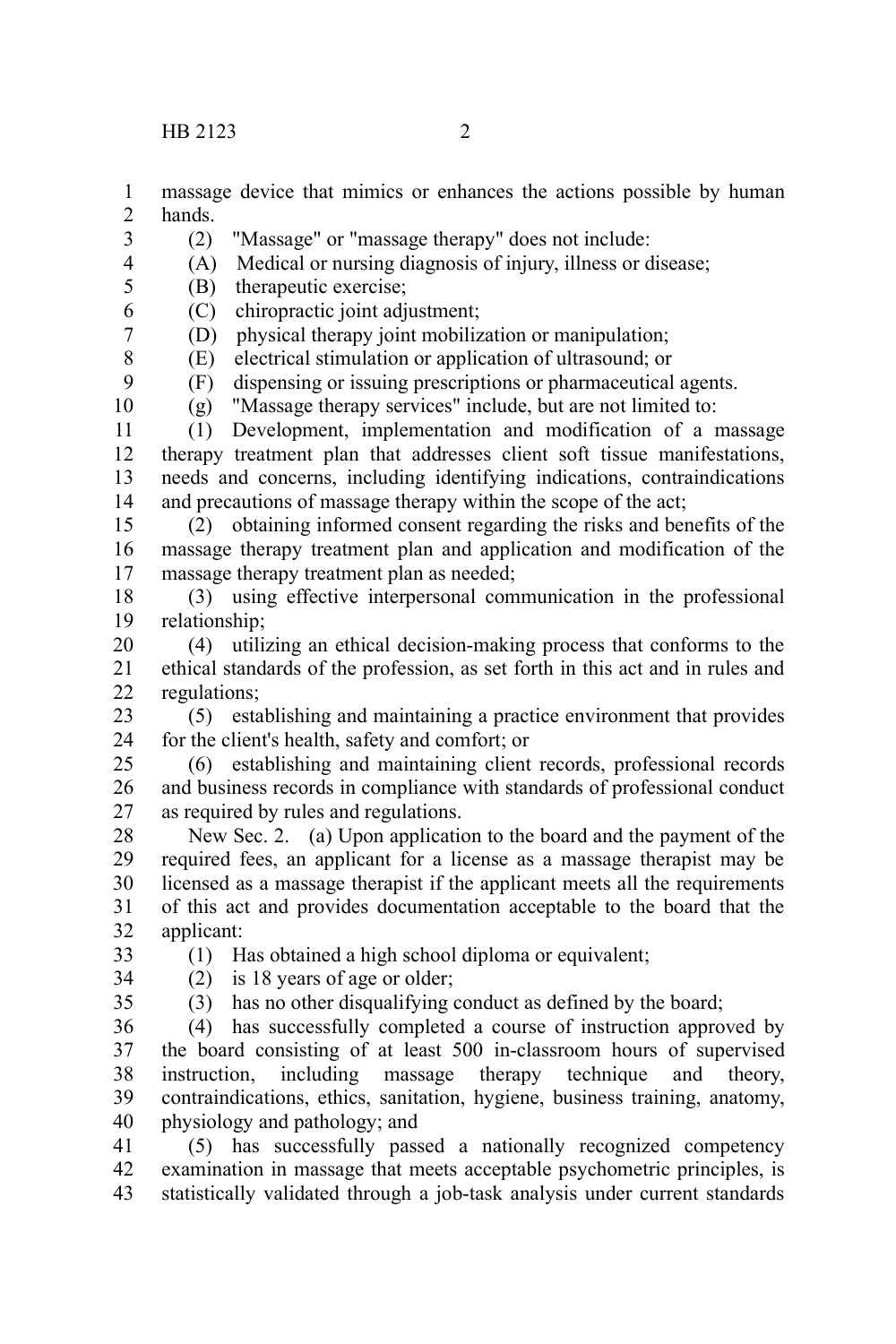13

42

for educational and professional testing and has been approved by the 1

board. The passage of this exam may have occurred prior to the effective date of this act. 2 3

New Sec. 3. Prior to July 1, 2017, the board may issue a license as a massage therapist to any individual who meets the requirements of section  $2(a)(1)$ ,  $(2)$  and  $(3)$ , and amendments thereto, and one of the following requirements verified to the board by affidavit: 4 5 6 7

(a) The individual has completed a minimum of 500 hours of instruction relating to massage therapy at a massage school or comparable legal authority in another state verified to the board by affidavit; 8 9 10

(b) the individual has completed at least 300 hours of training in massage therapy during the three years; 11 12

(c) the individual has practiced for at least three years;

(d) the individual has been an active member in good standing of a professional massage or bodywork therapy association as a massage or bodywork therapist for a period of at least 12 months; or 14 15 16

(e) the individual has successfully passed an examination meeting the requirements of section 2(a)(5), and amendments thereto, or passed a nationally recognized certification examination. 17 18 19

New Sec. 4. (a) The board may issue a license to practice massage therapy as a licensed massage therapist to an applicant who has been duly licensed as a massage therapist by examination under the laws of another state or territory if, in the opinion of the board, the applicant meets the qualifications required of a licensed professional in this state. Verification of the applicant's licensure status shall be required from the original state of licensure. 20 21 22 23 24 25 26

(b) The board may issue a temporary permit to practice massage therapy as a licensed massage therapist for a period not to exceed 120 days. A temporary permit for 120 days may be issued to an applicant for licensure as a licensed massage therapist who is a graduate of a massage school in a foreign country after verification of licensure in that foreign country and approval of educational credentials. 27 28 29 30 31 32

New Sec. 5. (a) Nothing in this act shall be construed to restrict any person licensed or regulated by the state of Kansas from engaging in the profession or practice for which they are licensed or regulated including, but not limited to, acupuncture, athletic training, barbering, chiropractic, cosmetology, dentistry, electrology, esthetics, manicuring, medicine, naturopathic medicine, nursing, occupational therapy, osteopathy, physical therapy, podiatry, professional counseling, psychology, social work or veterinary medicine or any other licensed or regulated profession by the state of Kansas. 33 34 35 36 37 38 39 40 41

(b) Nothing in this act shall prohibit:

(1) The practice of massage therapy by a person employed by the 43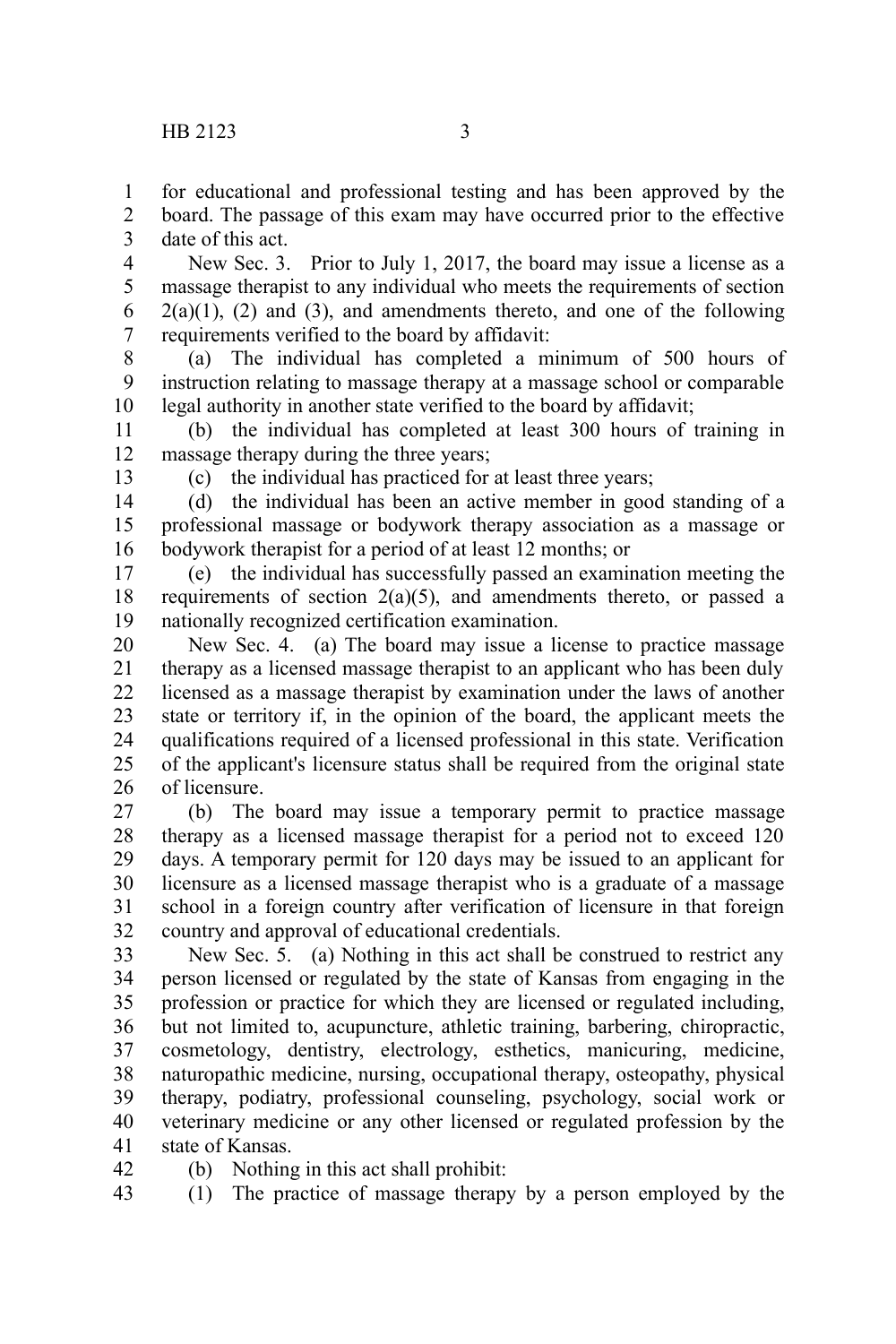government of the United States while the person is engaged in the performance of duties prescribed by the laws and regulations of the United States; 1 2 3

(2) the practice of massage therapy by persons duly licensed, registered, or certified in another state, territory, the District of Columbia, or a foreign country when incidentally called into this state to teach a course related to massage therapy or to consult with a person licensed under this act; 4 5 6 7 8

(3) students currently enrolled in a massage school while completing a clinical requirement or supervised massage therapy fieldwork experience for graduation performed under the supervision of a person licensed under this act, provided the student does not hold oneself out as a licensed massage therapist and does not receive compensation for services performed; 9 10 11 12 13 14

(4) any person performing massage therapy services in the state, if those services are performed without compensation and are performed in cooperation with a charitable organization or as part of an emergency response team working in conjunction with disaster relief officials; 15 16 17 18

(5) the practice, conduct and activities or services of a person who is employed by a non-resident performance team, entertainer, or an athletic team to the extent that such services or activities are provided solely to the team or entertainer in the state for not more than 30 days; 19 20 21  $22$ 

(6) persons giving massage to members of such person's immediate or extended family without compensation; 23 24

(7) persons who restrict their manipulation of the soft tissues of the human body to the hands, feet or ears and do not hold themselves out to be massage therapists; 25 26 27

28

(8) members of any church practicing their religious tenets;

(9) the practice of any person in this state who uses touch, words and directed movement to deepen awareness of existing patterns of movement in the body as well as to suggest new possibilities of movement while engaged within the scope of practice of a profession, provided that they do not hold themselves out to be massage therapists. Such practices include, but are not limited to, the Feldenkrais method of somatic education, the Trager approach to movement education, and body-mind centering; 29 30 31 32 33 34 35

(10) the practice of any person in this state who uses touch to affect the energy systems, acupoints or qi meridians (channels of energy) of the human body while engaged within the scope of practice of a profession, provided that they do not hold themselves out to be massage therapists. Such practices include, but are not limited to, polarity, polarity therapy, polarity bodywork therapy, Asian bodywork therapy, acupressure, jin shin do, qi gong, reiki, shiatsu and ortho bionomy; or 36 37 38 39 40 41 42

(11) persons engaged in the profession of structural integration, 43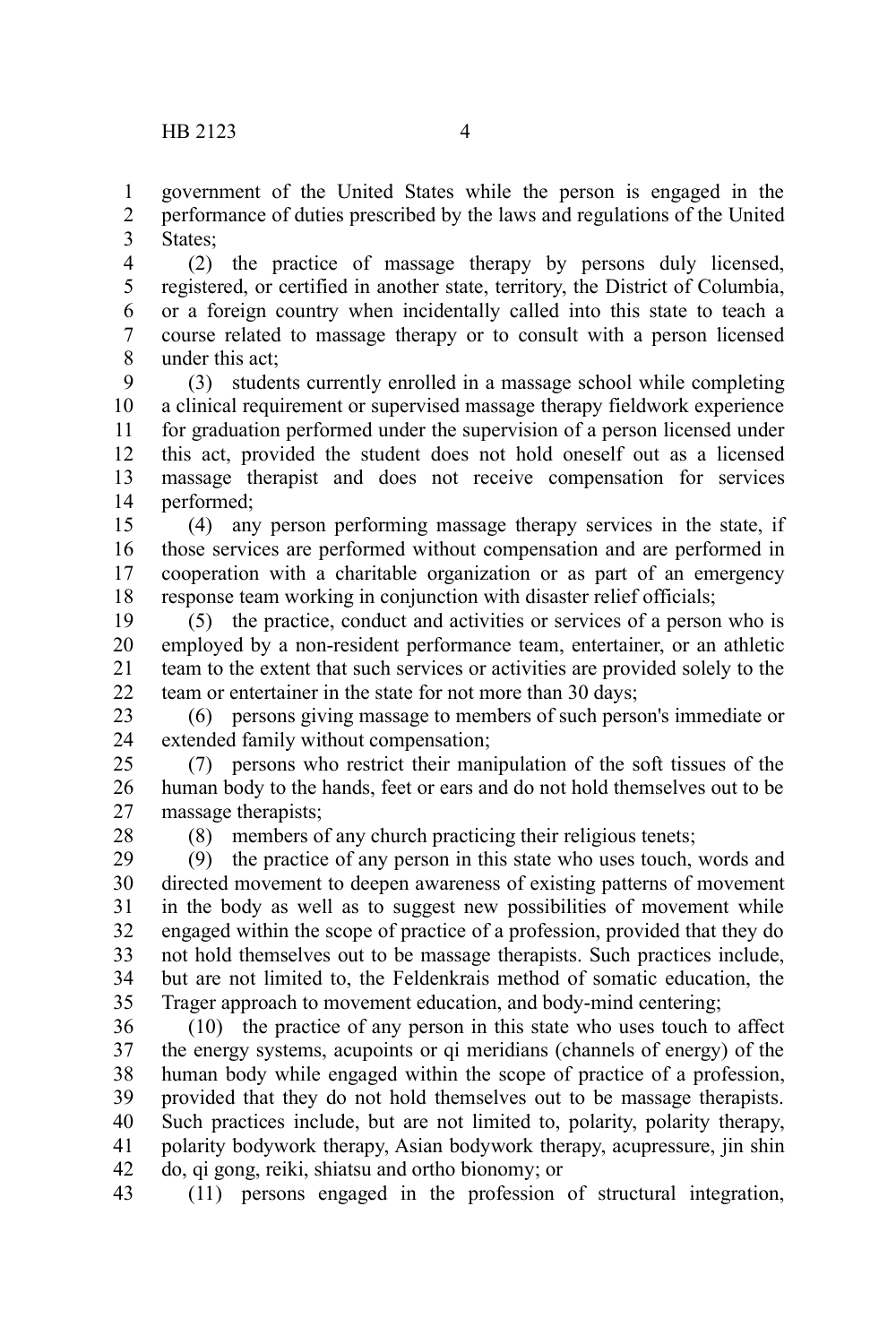restoring postural balance and functional ease by integrating the body in 1

gravity based on a system of fascial manipulation and awareness, provided that they do not hold themselves out to be massage therapists. Such practices include, but are not limited to, rolfing structural integration, the guild for structural integration and Hellerwork. 2 3 4 5

New Sec. 6. (a) A person licensed under this act as a massage therapist shall: 6 7

(1) Use the letters "LMT" to identify themselves to patients or the public; and 8 9

(2) be authorized to use words, including "massage therapist," "massagist," "massotherapist," "myotherapist," "body therapist," "massage technician," "massage practitioner," "masseur," "masseuse" or any derivation of those terms that implies this practice to indicate that such person is a massage therapist licensed under the act. 10 11 12 13 14

(b) On and after September 1, 2017, it shall be unlawful for any person who is not licensed under this act as a massage therapist or whose license has been suspended, revoked or lapsed to promote oneself to the public in any manner as a licensed massage therapist or to engage in the practice of massage therapy. An intentional violation of this subsection shall constitute a class B person misdemeanor. 15 16 17 18 19 20

(c) No statute granting authority to persons licensed or registered by the state board of nursing shall be construed to confer authority upon a massage therapist to engage in any activity not conferred by this act. 21 22 23

New Sec. 7. (a) An advisory committee of six members, two board members and four non-board members, shall be established by the board to advise and assist the board in implementing this act as determined by the board. The advisory committee shall meet at least annually. Members of the advisory committee shall receive amounts provided for in K.S.A. 75-3223(e), and amendments thereto, for each day of actual attendance at any meeting of the advisory committee or any subcommittee meeting of the advisory committee authorized by the board. 24 25 26 27 28 29 30 31

(b) The two board members shall be appointed by the state board of nursing. The three non-board members of the massage therapy advisory committee shall be appointed by the state board of nursing, shall be massage therapists and shall be citizens and residents of the state. No more than one member may be an owner of a massage school. The fourth nonboard member shall be the designee of the Kansas attorney general. The members of the committee shall be appointed for terms of two years and shall serve at the pleasure of the state board of nursing. 32 33 34 35 36 37 38 39

New Sec. 8. (a) The board shall biennially charge and collect in advance fees provided for in this act as fixed by the board by rules and regulations, subject to the following limitations: 40 41 42

Application fee, not more than..........................................................................................\$80 43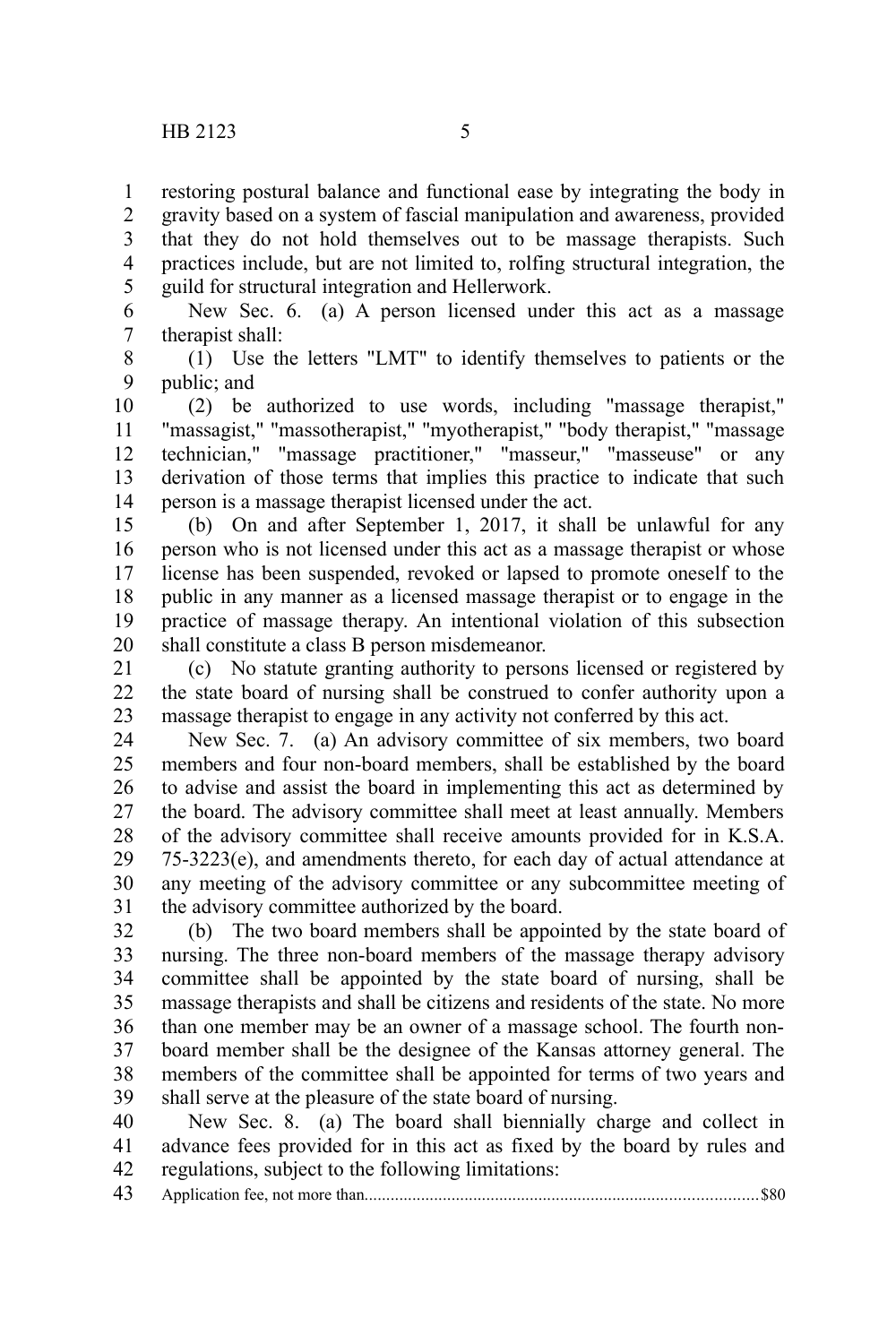(b) The board may require that fees paid for any examination under the massage therapist licensure act be paid directly to the examination service by the person taking the examination. 7 8 9

(c) The board shall accept for payment of fees under this section personal checks, certified checks, cashier's checks, money orders or credit cards. The board may designate other methods of payment, but shall not refuse payment in the form of a personal check. The board may impose additional fees and recover any costs incurred by reason of payments made by personal checks with insufficient funds and payments made by credit cards. 10 11 12 13 14 15 16

New Sec. 9. (a) All licenses issued under the provisions of this act, whether initial or renewal, shall expire every two years. The expiration date shall be established by the rules and regulations of the board. The board shall send a notice for renewal of license to every massage therapist at least 60 days prior to the expiration date of such person's license. Every person so licensed who desires to renew such license shall file with the board, on or before the date of expiration of such license, a renewal application together with the prescribed biennial renewal fee. Every licensee who is no longer engaged in the active practice of massage therapy may so state by affidavit and submit such affidavit with the renewal application. An inactive license may be requested along with payment of a fee which shall be fixed by rules and regulations of the board. Except for the first renewal for a license that expires within 30 months following licensure examination or for renewal of a license that expires within the first nine months following licensure by reinstatement or endorsement, every licensee with an active massage therapy license shall submit with the renewal application evidence of satisfactory completion of a program of continuing massage therapy education required by the board. The board, by duly adopted rules and regulations, shall establish the requirements for such program of continuing massage therapy education. The board shall require as a condition for renewal of a license completion of no more than 12 hours biennially of continuing education approved by the board in rules and regulations. Upon receipt of such application, payment of fee, upon receipt of the evidence of satisfactory completion of the required program of continuing massage therapy education and upon being satisfied that the applicant meets the requirements set forth by law in effect at the time of initial licensure of the 17 18 19 20 21 22 23 24 25 26 27 28 29 30 31 32 33 34 35 36 37 38 39 40 41 42 43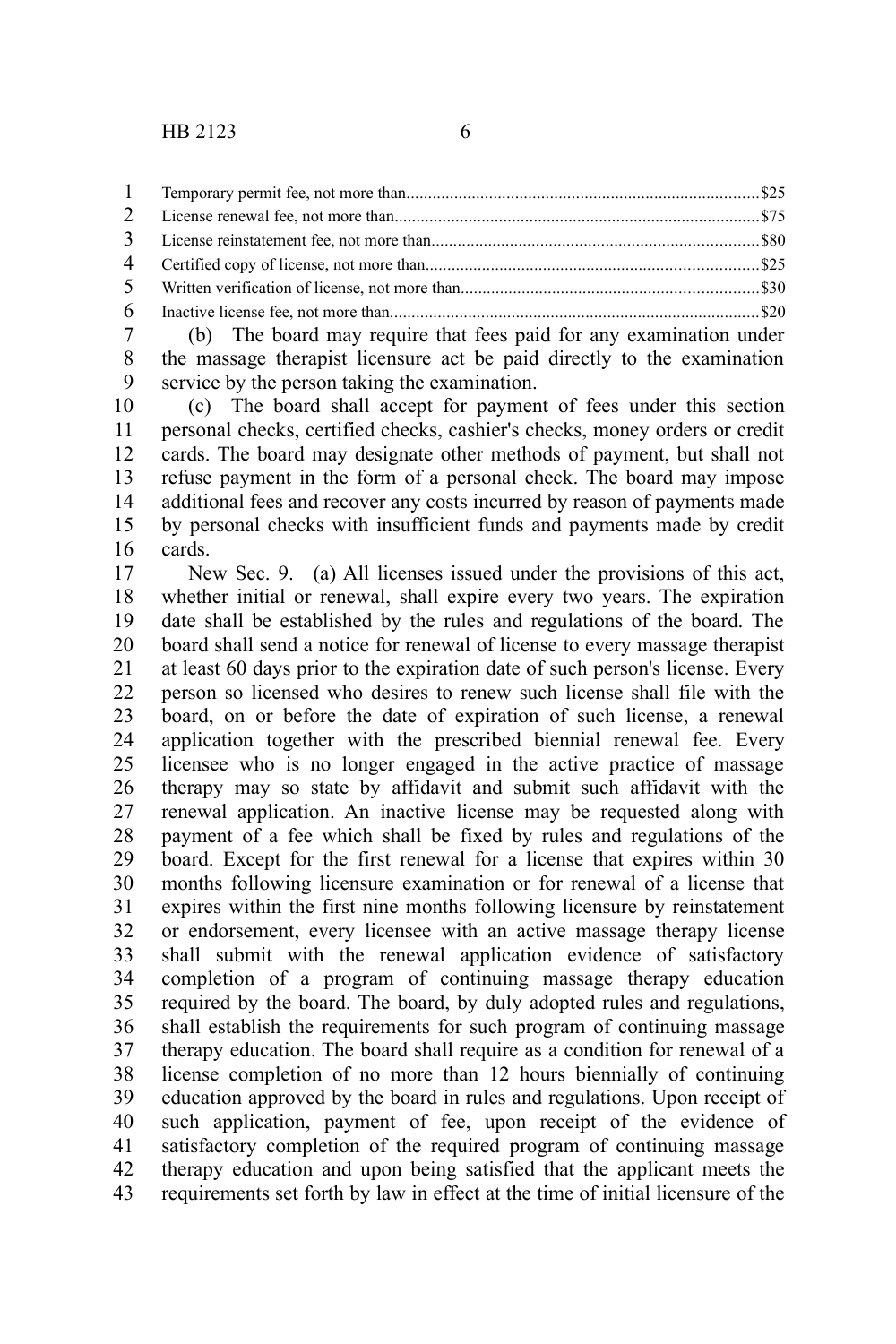applicant, the board shall verify the accuracy of the application and grant a renewal license. 1 2

(b) Any person who fails to secure a renewal license within the time specified herein may secure a reinstatement of such lapsed license by making verified application therefor on a form provided by the board, by rules and regulations, and upon furnishing proof that the applicant is competent and qualified to act as a massage therapist and by satisfying all of the requirements for reinstatement, including payment to the board of a reinstatement fee as established by the board. A reinstatement application for licensure will be held awaiting completion of such documentation as may be required, but such application shall not be held for a period of time in excess of that specified in rules and regulations. 3 4 5 6 7 8 9 10 11 12

13

14

(c) (1) Each licensee shall notify the board in writing of:

(A) A change in name or address within 30 days of the change; or

(B) a conviction of any felony or misdemeanor, that is specified in rules and regulations adopted by the board, within 30 days from the date the conviction becomes final. 15 16 17

(2) As used in this subsection, "conviction" means a final conviction without regard to whether the sentence was suspended or probation granted after such conviction. Also, for the purposes of this subsection, a forfeiture of bail, bond or collateral deposited to secure a defendant's appearance in court, which forfeiture has not been vacated, shall be equivalent to a conviction. Failure to so notify the board shall not constitute a defense in an action relating to failure to renew a license, nor shall it constitute a defense in any other proceeding. 18 19 20 21 22 23 24 25

(d) (1) The board of nursing shall require an original applicant for licensure as a massage therapist to be fingerprinted and submit to a state and national criminal history record check. The fingerprints shall be used to identify the applicant and to determine whether the applicant has a record of criminal history in this state or other jurisdictions. The board of nursing is authorized to submit the fingerprints to the Kansas bureau of investigation and the federal bureau of investigation for a state and national criminal history record check, and request subsequent arrest notification services from both agencies. The board of nursing may use the information obtained from fingerprinting and the applicant's criminal history for purposes of verifying the identification of any applicant and in the official determination of character and fitness of the applicant for any licensure to practice massage therapy in this state. 26 27 28 29 30 31 32 33 34 35 36 37 38

(2) Local and state law enforcement officers and agencies shall assist the board of nursing in the taking and processing of fingerprints of applicants to practice massage therapy in this state and shall release all records of adult convictions and non-convictions and adult convictions or adjudications of another state or country to the board of nursing. 39 40 41 42 43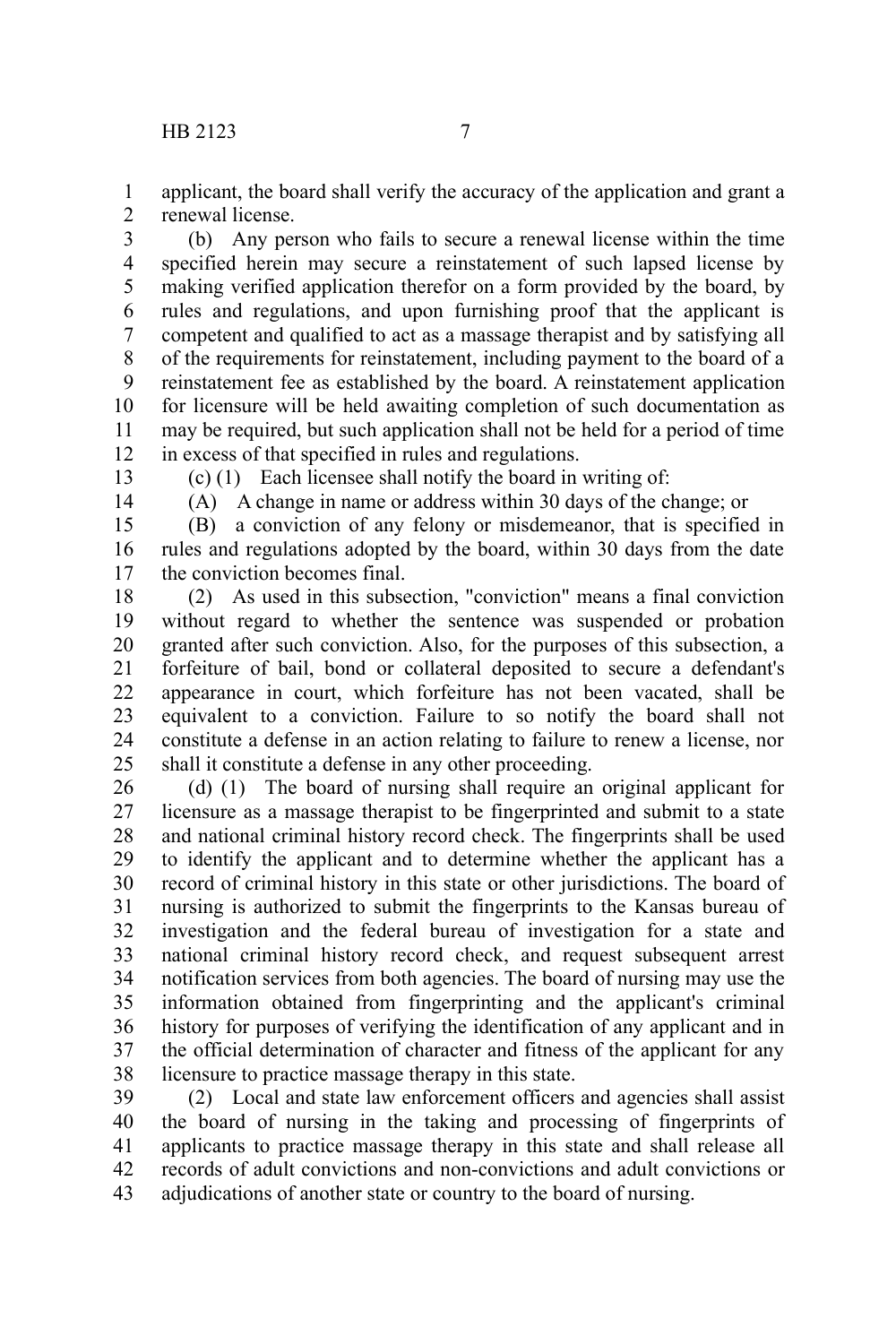(3) The board shall fix a fee for fingerprinting of applicants or licensees, or both, as may be required by the board in an amount necessary to reimburse the board for the cost of the fingerprinting. Fees collected under this subsection shall be deposited in the criminal background and fingerprinting fund. 1 2 3 4 5

New Sec. 10. (a) The board may refuse to grant licensure to, or may suspend, revoke, condition, limit, qualify or restrict the licensure issued under this act of any individual who the board, after the opportunity for a hearing, determines: 6 7 8 9

(1) Is incompetent to practice massage therapy, or is found to engage in the practice of massage therapy in a manner harmful or dangerous to a client or to the public; 10 11 12

(2) is convicted by a court of competent jurisdiction of a felony, misdemeanor crimes against persons or substantiation of abuse against a child, adult or resident of a care facility, even if not practice related; 13 14 15

(3) has violated a provision of the massage therapist licensure act or one or more of the rules and regulations of the board; 16 17

(4) has obtained or attempted to obtain a license or license renewal by bribery or fraudulent representation; 18 19

(5) has knowingly made a false statement on a form required by the board for license or license renewal; 20 21

(6) has failed to obtain continuing education credits required by rules and regulations of the board; 22 23

(7) has been found guilty of unprofessional conduct as defined by rules and regulations established by the board; or 24 25

(8) has had a registration, license or certificate as a massage therapist revoked, suspended or limited, or has had other disciplinary action taken, or an application for registration, license or certificate denied by the proper regulatory authority of another state, territory, District of Columbia or another country, a certified copy of the record of the action of the other jurisdiction being conclusive evidence thereof. 26 27 28 29 30 31

(b) Upon filing of a sworn complaint with the board charging a person with having been guilty of any of the unlawful practices specified in subsection (a), two or more members of the board shall investigate the charges, or the board may designate and authorize an employee or employees of the board to conduct an investigation. After investigation, the board may institute charges. If an investigation, in the opinion of the board, reveals reasonable grounds for believing the applicant or licensee is guilty of the charges, the board shall fix a time and place for proceedings, which shall be conducted in accordance with the provisions of the Kansas administrative procedure act. 32 33 34 35 36 37 38 39 40 41

(c) No person shall be excused from testifying in any proceedings before the board under this act or in any civil proceedings under this act 42 43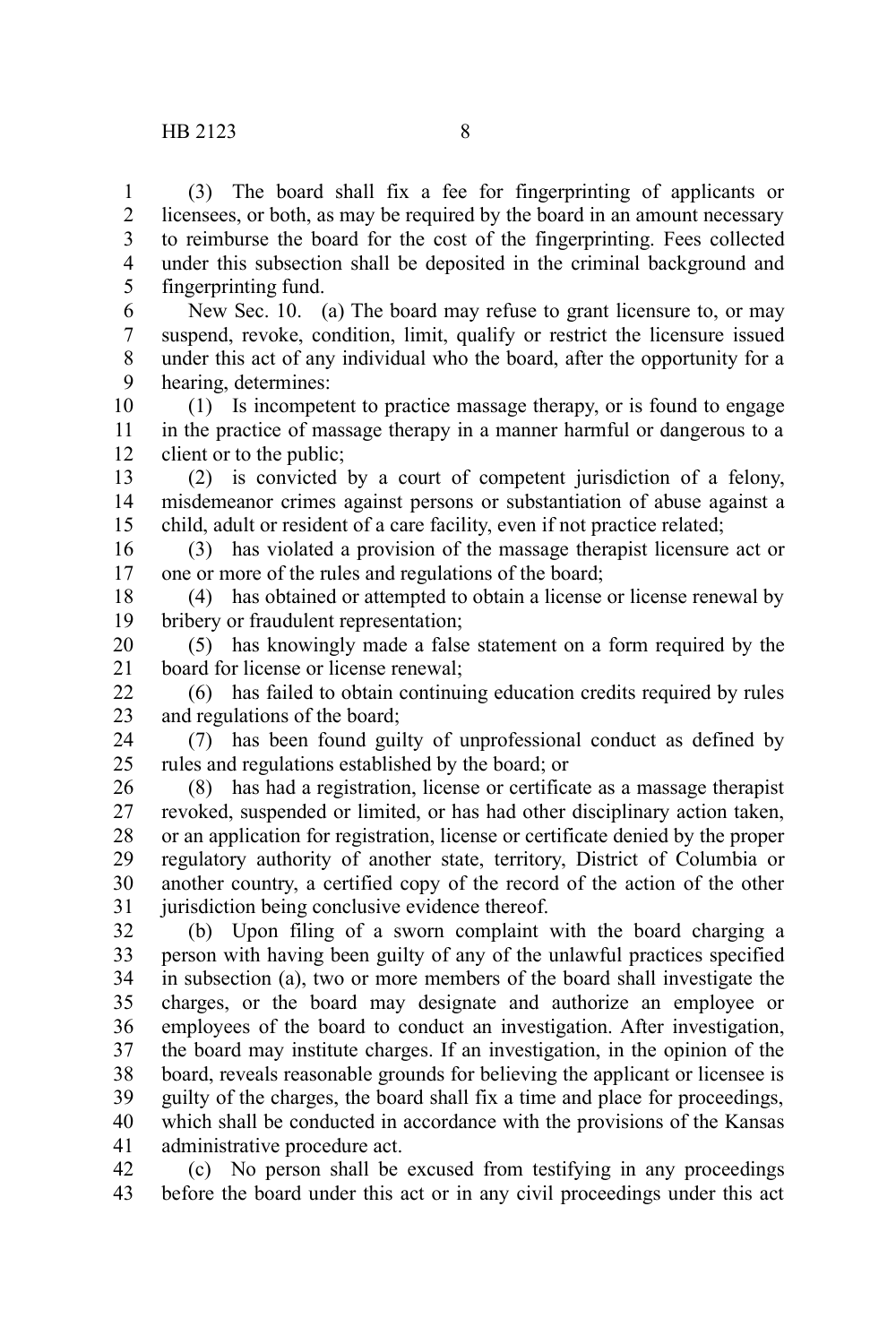before a court of competent jurisdiction on the ground that such testimony may incriminate the person testifying, but such testimony shall not be used against the person for the prosecution of any crime under the laws of this state except the crime of perjury as defined in K.S.A. 2014 Supp. 21-5903, and amendments thereto. 1 2 3 4 5

(d) If final agency action of the board in a proceeding under this section is adverse to the applicant or licensee, the costs of the board's proceedings shall be charged to the applicant or licensee as in ordinary civil actions in the district court, but if the board is the unsuccessful party, the costs shall be paid by the board. Witness fees and costs may be taxed by the board according to the statutes relating to procedure in the district court. All costs accrued by the board, when it is the successful party, and which the attorney general certifies cannot be collected from the applicant or licensee, shall be paid from the board of nursing fee fund. All moneys collected following board proceedings shall be credited in full to the board of nursing fee fund. 6 7 8 9 10 11 12 13 14 15 16

(e) The denial, suspension, revocation or limitation of a license or public or private censure of a licensee may be ordered by the board after notice and hearing on the matter in accordance with the provisions of the Kansas administrative procedure act. The board shall also notify the local law enforcement agency upon disciplinary action. Upon the end of the period no less than two years for the revocation of a license, application may be made to the board for reinstatement. The board shall have discretion to accept or reject an application for reinstatement and may hold a hearing to consider such reinstatement. An application for reinstatement of a revoked license shall be accompanied by the license reinstatement fee established under section 8, and amendments thereto. 17 18 19 20 21 22 23 24 25 26 27

(f) The board, in addition to any other penalty prescribed in subsection (a), may assess a civil fine, after proper notice and an opportunity to be heard, against a licensee for unprofessional conduct in an amount not to exceed \$1,000 for the first violation, \$2,000 for the second violation and \$3,000 for the third violation and for each subsequent violation. All fines assessed and collected under this section shall be remitted to the state treasurer in accordance with the provisions of K.S.A. 75-4215, and amendments thereto. Upon receipt of each such remittance, the state treasurer shall deposit the entire amount in the state treasury to the credit of the state general fund. 28 29 30 31 32 33 34 35 36 37

(g) The board, upon request, shall receive from the Kansas bureau of investigation such criminal history record information relating to arrests and criminal convictions as necessary for the purpose of determining initial and continuing qualifications of licensees and applicants for licensure by the board. 38 39 40 41 42

New Sec. 11. The board shall remit all moneys received from fees, 43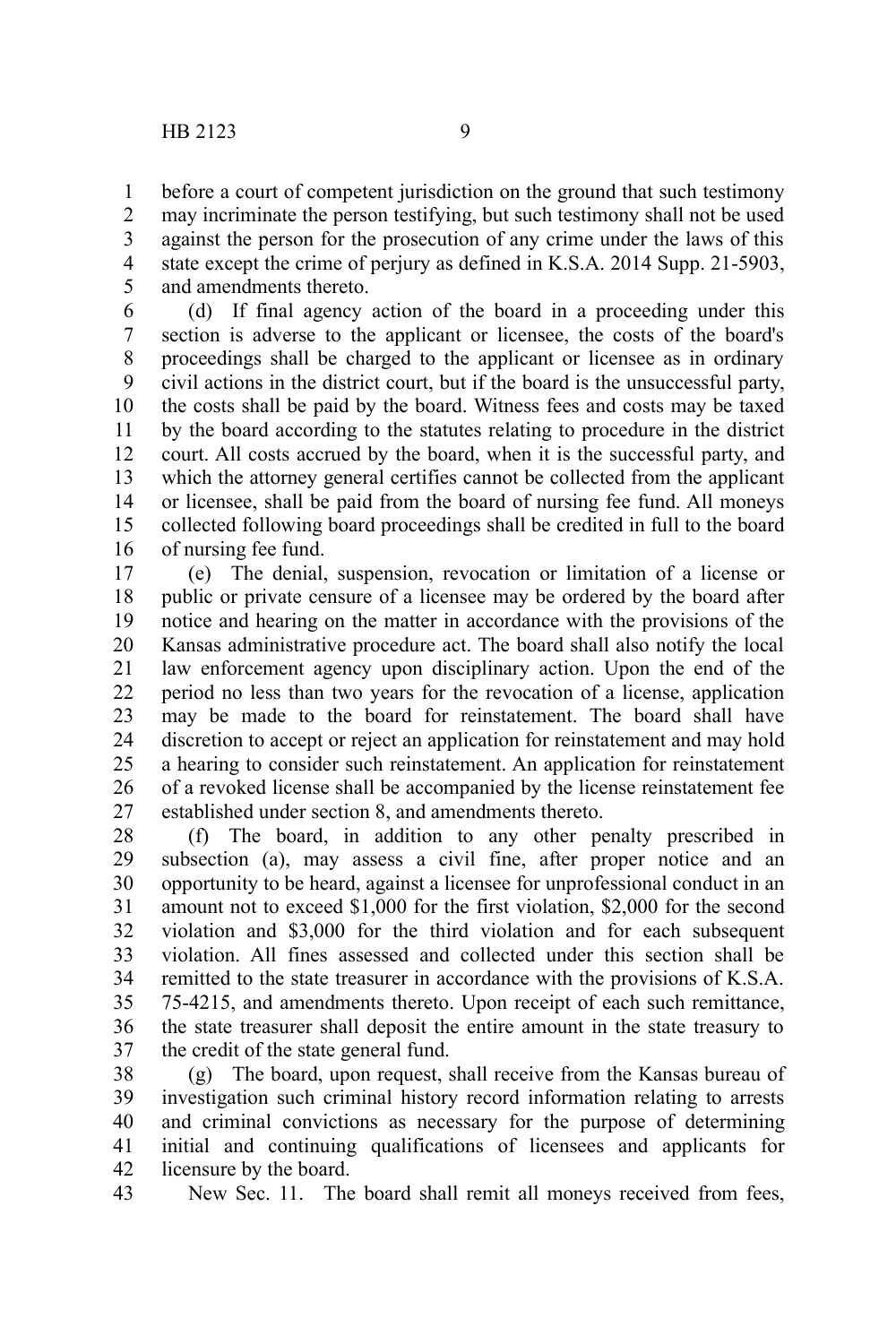charges or penalties to the state treasurer in accordance with the provisions 1

of K.S.A. 75-4215, and amendments thereto. Upon receipt of each such remittance, the state treasurer shall deposit the entire amount in the state treasury. Ten percent of each such deposit shall be credited to the state general fund and the balance shall be credited to the nursing fee fund. All expenditures from such fund shall be made in accordance with appropriation acts upon warrants of the director of accounts and reports issued pursuant to vouchers approved by the president of the board or by a person designated by the president of the board. 2 3 4 5 6 7 8 9

New Sec. 12. A local unit of government shall not establish or maintain professional licensing requirements for a massage therapist licensed under this act. Nothing in this act shall affect local zoning requirements. Local government law enforcement agencies may inspect massage therapy registrations and the business premises where massage therapy is practiced for compliance with applicable laws. Nothing in this section shall be construed to preclude criminal prosecution for a violation of any criminal law. If such inspection reveals the practice of massage therapy by a person without a valid license, the person may be charged with a violation of section  $6(b)$ , and amendments thereto. 10 11 12 13 14 15 16 17 18 19

New Sec. 13. (a) When it appears to the board that any person is violating any of the provisions of this act, the board may bring an action in the name of the state of Kansas in a court of competent jurisdiction for an injunction against such violation without regard to whether proceedings have been or may be instituted before the board or whether criminal proceedings have been or may be instituted. 20 21 22 23 24 25

(b) The provisions of this section shall take effect on and after September 1, 2017. 26 27

New Sec. 14. All state agency adjudicative proceedings under the licensed massage therapist act shall be conducted in accordance with the provisions of the Kansas administrative procedure act and shall be reviewable in accordance with the Kansas judicial review act. 28 29 30 31

New Sec. 15. Professional liability insurance coverage shall be maintained in effect by each massage therapist as a condition to rendering professional service as a massage therapist in this state. The board shall fix by rules and regulations the minimum level of coverage for such professional liability insurance. 32 33 34 35 36

New Sec. 16. On the effective date of this act, nothing in the massage therapist licensure act or in the provisions of K.S.A. 40-2,100 through 40- 2,105, and amendments thereto, or K.S.A. 2014 Supp. 40-2,105a through 40-2,105d, and amendments thereto, shall be construed to require that any individual, group or blanket policy of accident and sickness, medical or surgical expense insurance coverage or any provision of a policy, contract, plan or agreement for medical service issued on or after the effective date 37 38 39 40 41 42 43